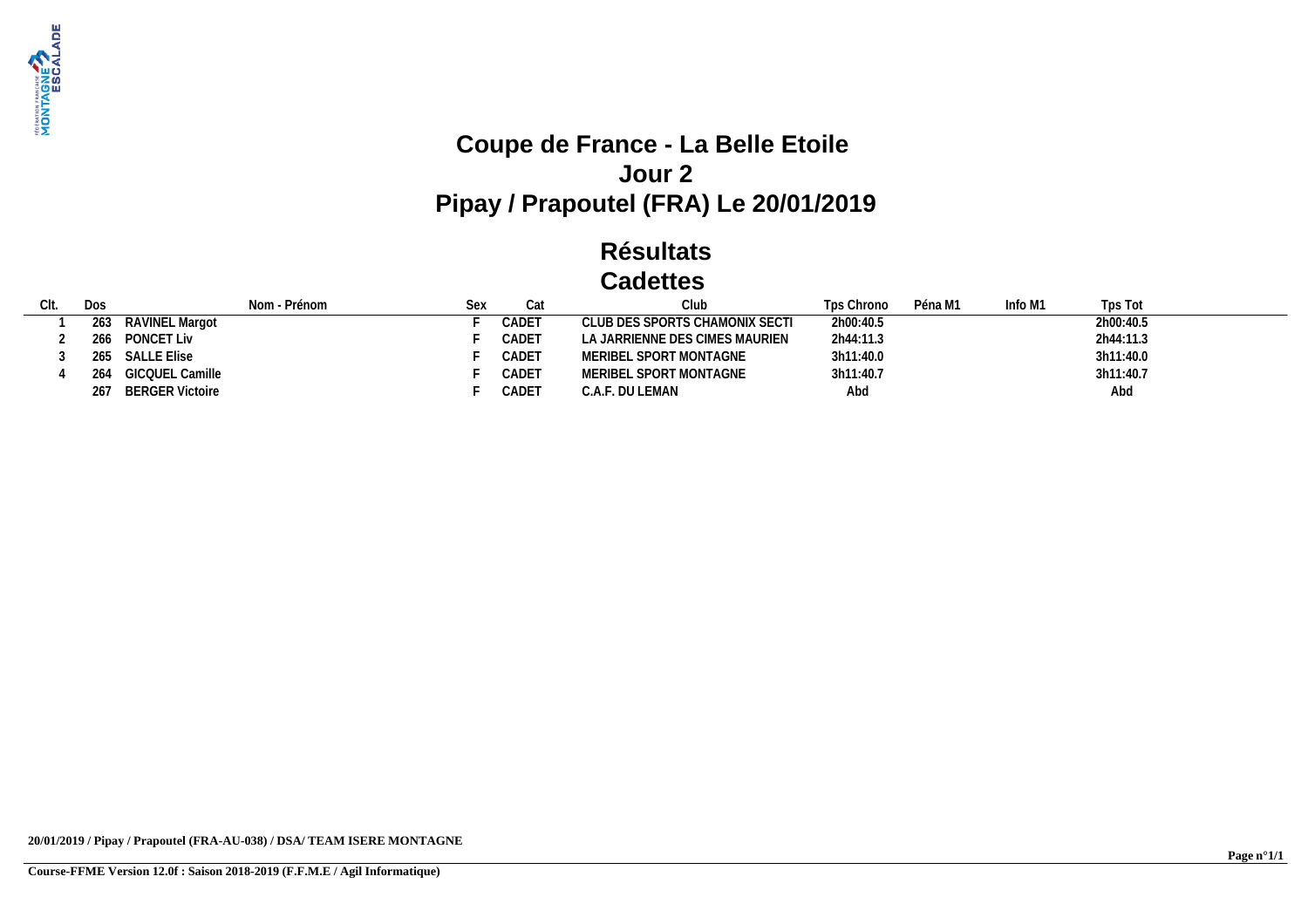

#### **Résultats Cadets Hommes**

| Clt. | <b>Dos</b> | Nom - Prénom              | Sex | Cat               | Club                           | Tps Chrono | Péna M1 | Info M1      | Tps Tot   |
|------|------------|---------------------------|-----|-------------------|--------------------------------|------------|---------|--------------|-----------|
|      | 247        | DAMEVIN Anselme           | M   | CADET             | LA JARRIENNE DES CIMES MAURIEN | 1h30:41.5  |         |              | 1h30:41.5 |
|      | 255.       | MURISASCO Andrea          | M   | CADET             |                                | 1h32:43.3  |         |              | 1h32:43.3 |
|      | 244        | FAURE Théo                | M   | CADET             | LA JARRIENNE DES CIMES MAURIEN | 1h32:57.4  |         |              | 1h32:57.4 |
|      | 256        | CANTAMESSA Giuseppe       | M   | CADE1             |                                | 1h35:11.7  |         |              | 1h35:11.7 |
|      | 250        | <b>FERRAND Gaspard</b>    | M   | CADET             | TEAM ISERE MONTAGNE            | 1h39:46.8  |         |              | 1h39:46.8 |
|      | 254        | <b>FERREOL Pierre</b>     | M   | CADET             | LA JARRIENNE DES CIMES MAURIEN | 1h41:53.3  |         |              | 1h41:53.3 |
|      | 249        | <b>PELLISSIER Clement</b> | M   | CADET             | MERIBEL SPORT MONTAGNE         | 1h43:32.0  |         |              | 1h43:32.0 |
|      | 257        | CAVALLO Matteo            | M   | CADET             |                                | 1h40:32.2  | $+3:00$ | <b>LONGE</b> | 1h43:32.2 |
|      | 245        | ANSELMET Jeremy           | M   | CADET             | LA JARRIENNE DES CIMES MAURIEN | 1h43:34.1  |         |              | 1h43:34.1 |
| 10   |            | 248 DUCOURET Bazil        | M   | CADET             | MERIBEL SPORT MONTAGNE         | 1h51:07.7  |         |              | 1h51:07.7 |
|      | 279        | RAYBAUD Jules             | M   | CADET             |                                | 1h52:58.6  |         |              | 1h52:58.6 |
| 12   | 252        | RIGAL Joseph              | M   | CADET             | TEAM ISERE MONTAGNE            | 2h06:17.0  |         |              | 2h06:17.0 |
|      | 253        | <b>TRIOT Jules</b>        | M   | CADET             | BELLES GRIMPES EN BELLEDONNE   | Abd        |         |              | Abd       |
|      | 251        | ROUSSET Adrien            | M   | CADET             | TEAM ECRINS HAUTES ALPES       | Abd        |         |              | Abd       |
|      | 246        | <b>PERSIN Antoine</b>     |     | CADE <sub>1</sub> | C.A.F. HAUT CHABLAIS MORZINE   | Abs        |         |              | Abs       |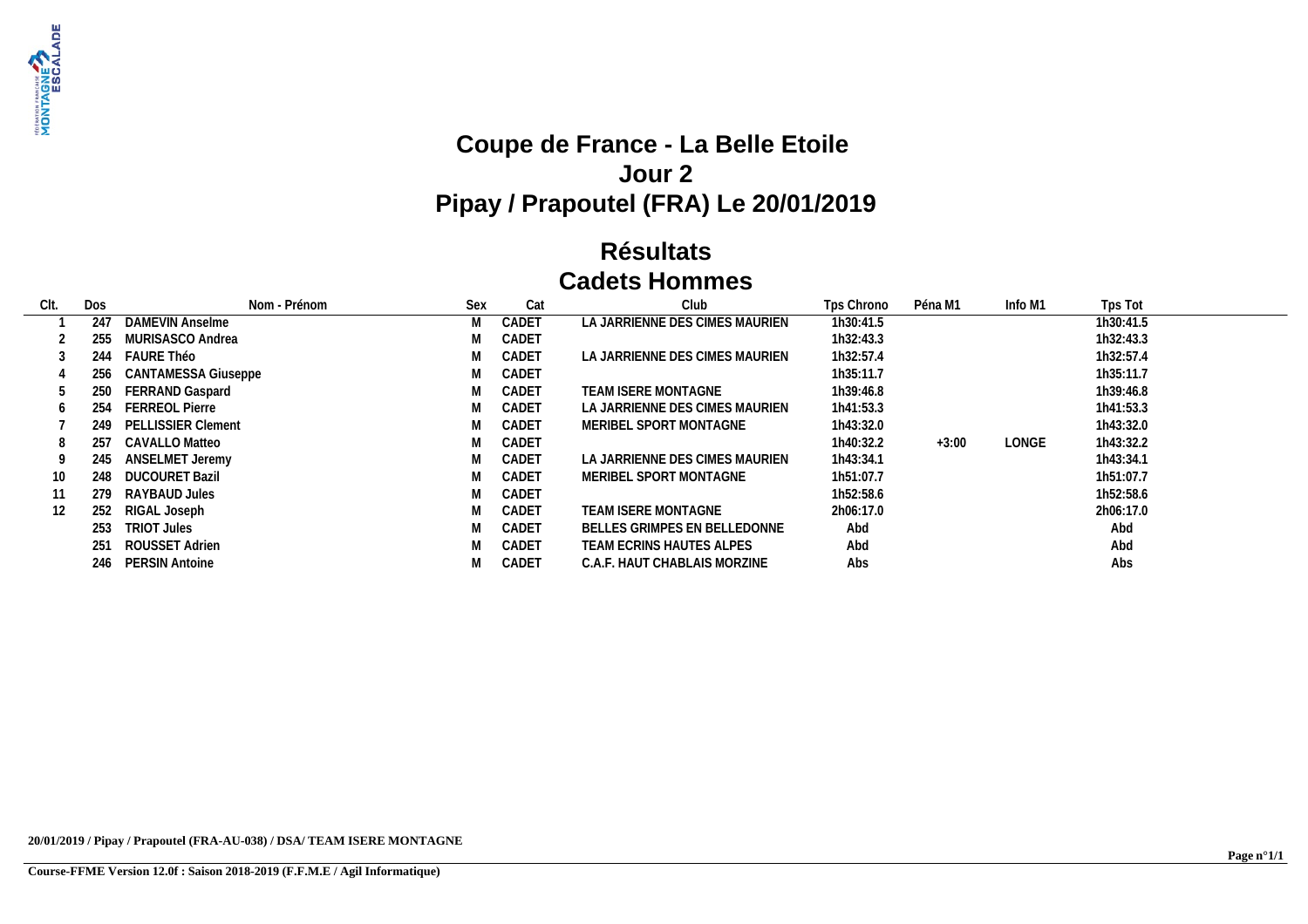

#### **Résultats Juniors Dames**

| CIt. | Dos | Nom - Prénom              | ∵av | Cat          | Club                           | Tps Chrono | Péna M1 | Info M1 | Tps Tot   |
|------|-----|---------------------------|-----|--------------|--------------------------------|------------|---------|---------|-----------|
|      | 259 | IRATZOQUY Marie Charlotte |     | <b>UNIOR</b> | PYRENEA SPORTS                 | 1h52:41.3  |         |         | 1h52:41.3 |
|      |     | 260 MUFFAT Fanny          |     | IUNIOR.      | C.A.F. HAUT CHABLAIS MORZINE   | 1h53:16.3  |         |         | 1h53:16.3 |
|      |     | 258 AVANTURIER Aurelie    |     | JUNIOR.      | TEAM ISERE MONTAGNE            | 1h56:57.9  |         |         | 1h56:57.9 |
|      |     | 262 GINDRE Perrine        |     | IUNIOR.      | TEAM ISERE MONTAGNE            | 2h07:09.1  |         |         | 2h07:09.1 |
|      | 261 | PUSSET Maëlys             |     | iunior       | LA JARRIENNE DES CIMES MAURIEN | 2h13:42.5  |         |         | 2h13:42.5 |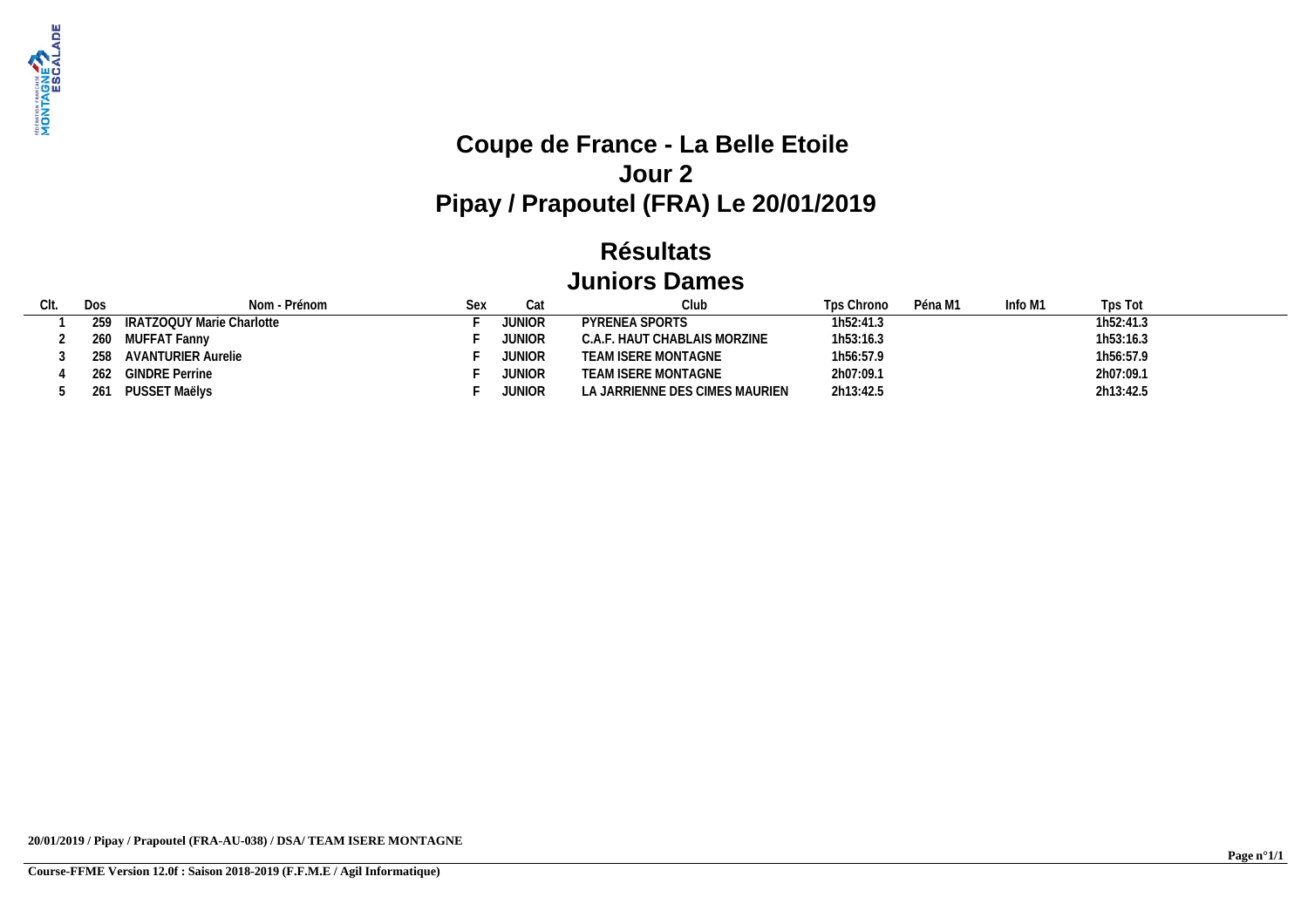

## **Résultats SCRATCH C**

| CIt.         | Dos | Nom - Prénom              | Sex | Cat            | Club                           | Tps Chrono | Péna M1 | Info M1             | Tps Tot   |
|--------------|-----|---------------------------|-----|----------------|--------------------------------|------------|---------|---------------------|-----------|
|              | 247 | DAMEVIN Anselme           | M   | CADET          | LA JARRIENNE DES CIMES MAURIEN | 1h30:41.5  |         |                     | 1h30:41.5 |
|              | 243 | <b>BONDOUX Quentin</b>    | M   | <b>JUNIOR</b>  | TEAM ISERE MONTAGNE            | 1h30:42.7  |         |                     | 1h30:42.7 |
|              | 255 | MURISASCO Andrea          | M   | CADET          |                                | 1h32:43.3  |         |                     | 1h32:43.3 |
|              |     | 244 FAURE Théo            | M   | CADET          | LA JARRIENNE DES CIMES MAURIEN | 1h32:57.4  |         |                     | 1h32:57.4 |
| 5            | 256 | CANTAMESSA Giuseppe       |     | CADET          |                                | 1h35:11.7  |         |                     | 1h35:11.7 |
| <sub>6</sub> | 241 | RAISIN Alban              |     | <b>JUNIOR</b>  | MERIBEL SPORT MONTAGNE         | 1h35:27.2  |         |                     | 1h35:27.2 |
|              | 250 | FERRAND Gaspard           |     | CADET          | TEAM ISERE MONTAGNE            | 1h39:46.8  |         |                     | 1h39:46.8 |
| 8            | 254 | <b>FERREOL Pierre</b>     |     | CADET          | LA JARRIENNE DES CIMES MAURIEN | 1h41:53.3  |         |                     | 1h41:53.3 |
|              |     | PELLISSIER Clement        |     | CADET          | MERIBEL SPORT MONTAGNE         | 1h43:32.0  |         |                     | 1h43:32.0 |
| 10           | 257 | <b>CAVALLO Matteo</b>     |     | CADET          |                                | 1h40:32.2  | $+3:00$ | LONGE               | 1h43:32.2 |
| 11           | 245 | ANSELMET Jeremy           |     | CADET          | LA JARRIENNE DES CIMES MAURIEN | 1h43:34.1  |         |                     | 1h43:34.1 |
| 12           |     | 278 BATTAIL Sylvain       |     | <b>SENIOR</b>  | BELLES GRIMPES EN BELLEDONNE   | 1h48:04.2  |         |                     | 1h48:04.2 |
| 13           | 248 | <b>DUCOURET Bazil</b>     |     | CADET          | MERIBEL SPORT MONTAGNE         | 1h51:07.7  |         |                     | 1h51:07.7 |
| 14           | 259 | IRATZOQUY Marie Charlotte |     | <b>JUNIOR</b>  | PYRENEA SPORTS                 | 1h52:41.3  |         |                     | 1h52:41.3 |
| 15           | 279 | <b>RAYBAUD Jules</b>      | M   | CADET          |                                | 1h52:58.6  |         |                     | 1h52:58.6 |
| 16           | 260 | MUFFAT Fanny              |     | <b>JUNIOR</b>  | C.A.F. HAUT CHABLAIS MORZINE   | 1h53:16.3  |         |                     | 1h53:16.3 |
| 17           | 242 | OSAKI Kenta               | M   | <b>JUNIOR</b>  | MERIBEL SPORT MONTAGNE         | 1h56:55.1  |         |                     | 1h56:55.1 |
| 18           |     | <b>AVANTURIER Aurelie</b> |     | <b>JUNIOR</b>  | TEAM ISERE MONTAGNE            | 1h56:57.9  |         |                     | 1h56:57.9 |
| 19           | 263 | <b>RAVINEL Margot</b>     |     | CADET          | CLUB DES SPORTS CHAMONIX SECTI | 2h00:40.5  |         |                     | 2h00:40.5 |
| 20           | 276 | JALIER Guillaume          | M   | <b>SENIOR</b>  |                                | 1h51:41.9  |         | +11:00 SIFFLET_SOND | 2h02:41.9 |
| 21           | 252 | RIGAL Joseph              | M   | CADET          | TEAM ISERE MONTAGNE            | 2h06:17.0  |         |                     | 2h06:17.0 |
| 22           | 262 | <b>GINDRE Perrine</b>     |     | <b>JUNIOR</b>  | TEAM ISERE MONTAGNE            | 2h07:09.1  |         |                     | 2h07:09.1 |
| 23           | 261 | PUSSET Maëlys             |     | <b>JUNIOR</b>  | LA JARRIENNE DES CIMES MAURIEN | 2h13:42.5  |         |                     | 2h13:42.5 |
| 24           | 275 | <b>EYMAR Jerome</b>       |     | <b>SENIOR</b>  |                                | 2h32:27.5  |         |                     | 2h32:27.5 |
| 25           | 266 | <b>PONCET Liv</b>         |     | CADET          | LA JARRIENNE DES CIMES MAURIEN | 2h44:11.3  |         |                     | 2h44:11.3 |
| 26           | 277 | <b>JACQUIER Yannick</b>   |     | <b>VETERAN</b> | <b>DSA</b>                     | 2h46:50.3  |         |                     | 2h46:50.3 |
| 27           | 273 | <b>DRAPIER Claire</b>     |     | VETERAN        | GROUPE ALPIN UNIVERSITAIRE LYO | 2h52:14.8  |         |                     | 2h52:14.8 |
| 28           | 269 | SENGER Clémence           |     | <b>SENIOR</b>  |                                | 3h08:21.4  |         |                     | 3h08:21.4 |
| 29           | 265 | <b>SALLE Elise</b>        |     | CADET          | MERIBEL SPORT MONTAGNE         | 3h11:40.0  |         |                     | 3h11:40.0 |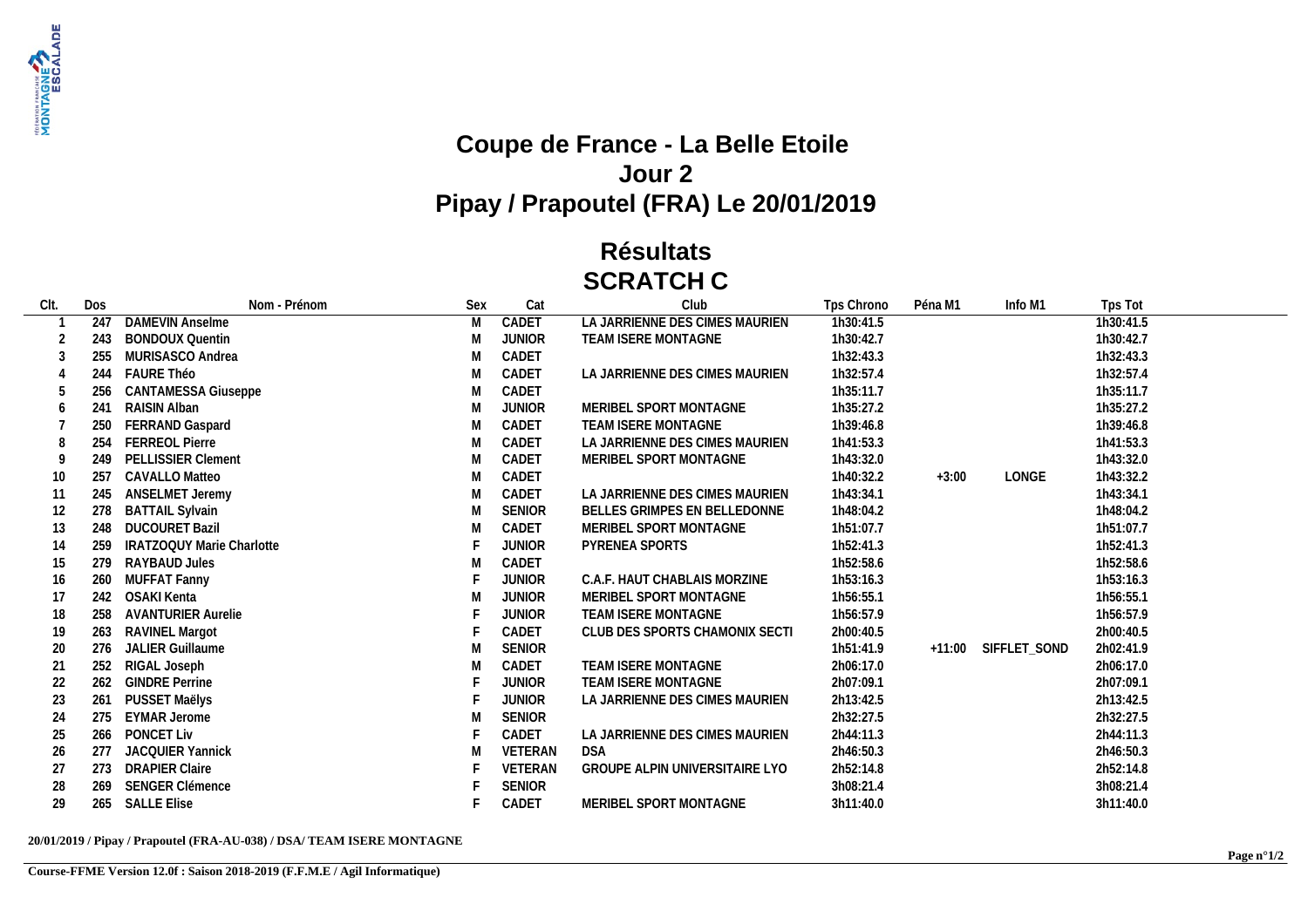

| ČÍt. | Dos | Nom - Prénom          | <b>Sex</b> | Cat               | Club                         | Tps Chrono | Péna M1  | Info M1          | Tps Tot   |
|------|-----|-----------------------|------------|-------------------|------------------------------|------------|----------|------------------|-----------|
| 30   | 264 | GICQUEL Camille       |            | CADE <sup>-</sup> | MERIBEL SPORT MONTAGNE       | 3h11:40.7  |          |                  | 3h11:40.7 |
| -31  |     | 270 HEALEY Beth       |            | <b>SENIOR</b>     |                              | 2h57:50.8  | +40:00   | CRAMP SONDE      | 3h37:50.8 |
| 32   | 271 | ROUSSEAU Coline       |            | <b>SENIOR</b>     | CAF DOLE                     | 4h08:25.4  |          |                  | 4h08:25.4 |
| 33   |     | 268 DETANG Marie Anne |            | SENIOR            | TEAM ALPI MERCANTOUR         | 4h04:29.3  | $+10:00$ | <b>DETOURNEE</b> | 4h14:29.3 |
|      |     | 267 BERGER Victoire   |            | CADET             | C.A.F. DU LEMAN              | Abd        |          |                  | Abd       |
|      |     | 253 TRIOT Jules       | M          | CADET             | BELLES GRIMPES EN BELLEDONNE | Abd        |          |                  | Abd       |
|      |     | 251 ROUSSET Adrien    | M          | CADET             | TEAM ECRINS HAUTES ALPES     | Abd        |          |                  | Abd       |
|      |     | 246 PERSIN Antoine    |            | CADET             | C.A.F. HAUT CHABLAIS MORZINE | Abs        |          |                  | Abs       |
|      |     | 272 BOKRANTZ Tove     |            | <b>SENIOR</b>     |                              | Abs        |          |                  | Abs       |
|      |     | 274 VIOLLON Mireille  |            | <b>VETERAN</b>    | CAF DOLE                     |            |          |                  | Nt        |
|      |     |                       |            |                   |                              |            |          |                  |           |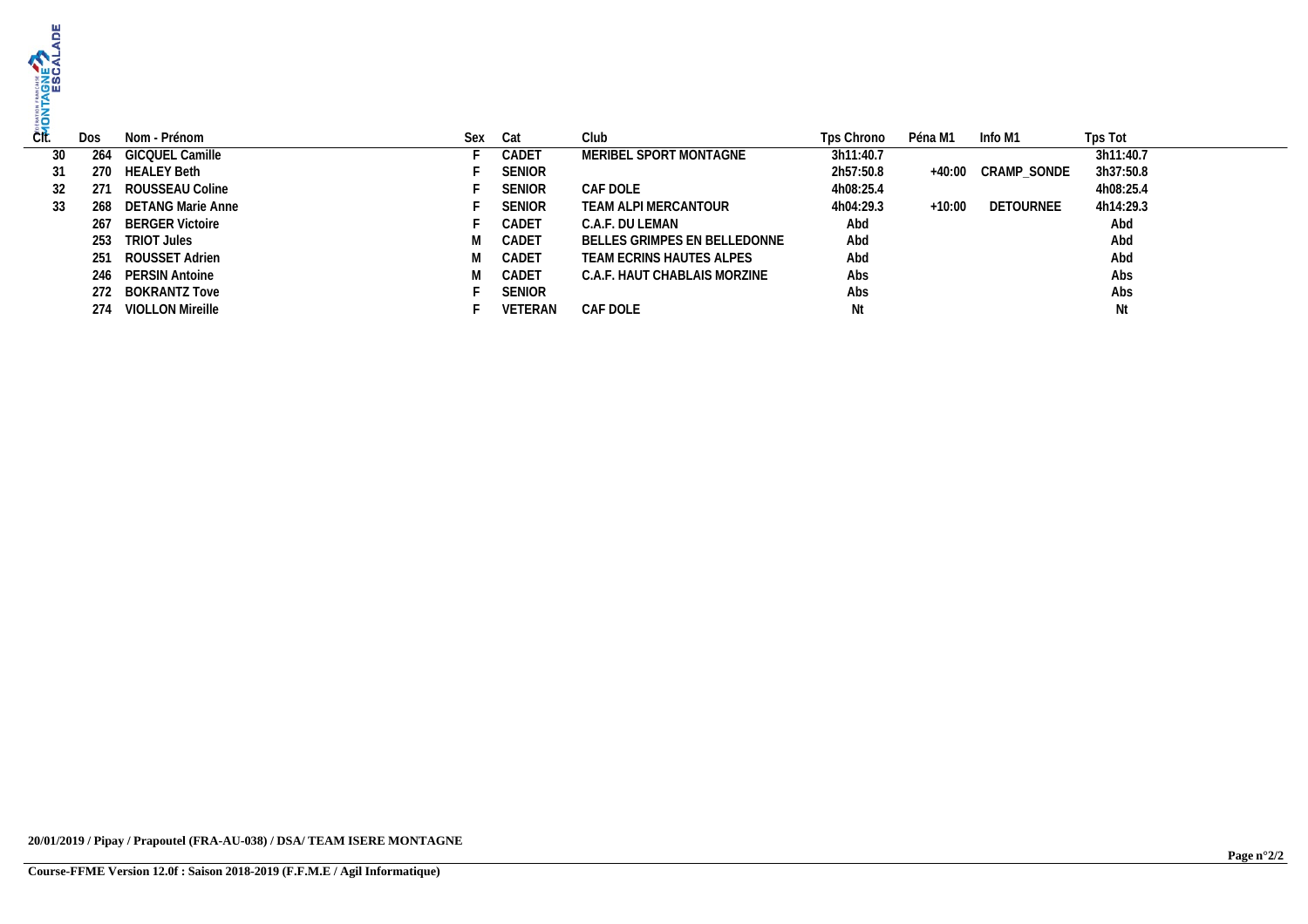

## **Résultats Parcours B Equipe**

| Dos  | Nom - Prénom                             | Sex | Cat    | Club                           | Tps Chrono | -Péna M1 | Info M1         | Tps Tot   |  |
|------|------------------------------------------|-----|--------|--------------------------------|------------|----------|-----------------|-----------|--|
| 233  | GALINDO ROBIN/GINER PABLO                |     | JUNIOR | TEAM ISERE MONTAGNE            | 2h26:51.5  |          |                 | 2h26:51.5 |  |
|      | 234 ALLEMOZ THEO/CIFERMAN ESTÉBAN        |     | JUNIOR | C.A.F. ALBERTVILLE             | 2h34:34.8  |          |                 | 2h34:34.8 |  |
| 230- | CHESNEY ALEXIS/PARENT LOUIS              |     | JUNIOR | CLUB DES SPORTS CHAMONIX SECTI | 2h38:31.7  |          |                 | 2h38:31.7 |  |
|      | 235 MARIETTA ALEINA ANTOINE/ZIJP QUENTIN |     | JUNIOR | TEAM ISERE MONTAGNE            | 2h40:31.1  | $+10:00$ | SONDE           | 2h50:31.1 |  |
|      | 232 TOURANCHEAU DAVID/VILLETTE TIMOTHÉE  |     | JUNIOR | TEAM ISERE MONTAGNE            | 3h03:43.4  | $+1:00$  | <b>LUNETTES</b> | 3h04:43.4 |  |
|      | COTTEREAU MATHIS/BOUCHER ROMAIN          |     | JUNIOR | CLUB MULTISPORTS ARECHES BEAUF | 3h13:24.8  |          |                 | 3h13:24.8 |  |
|      |                                          |     |        |                                |            |          |                 |           |  |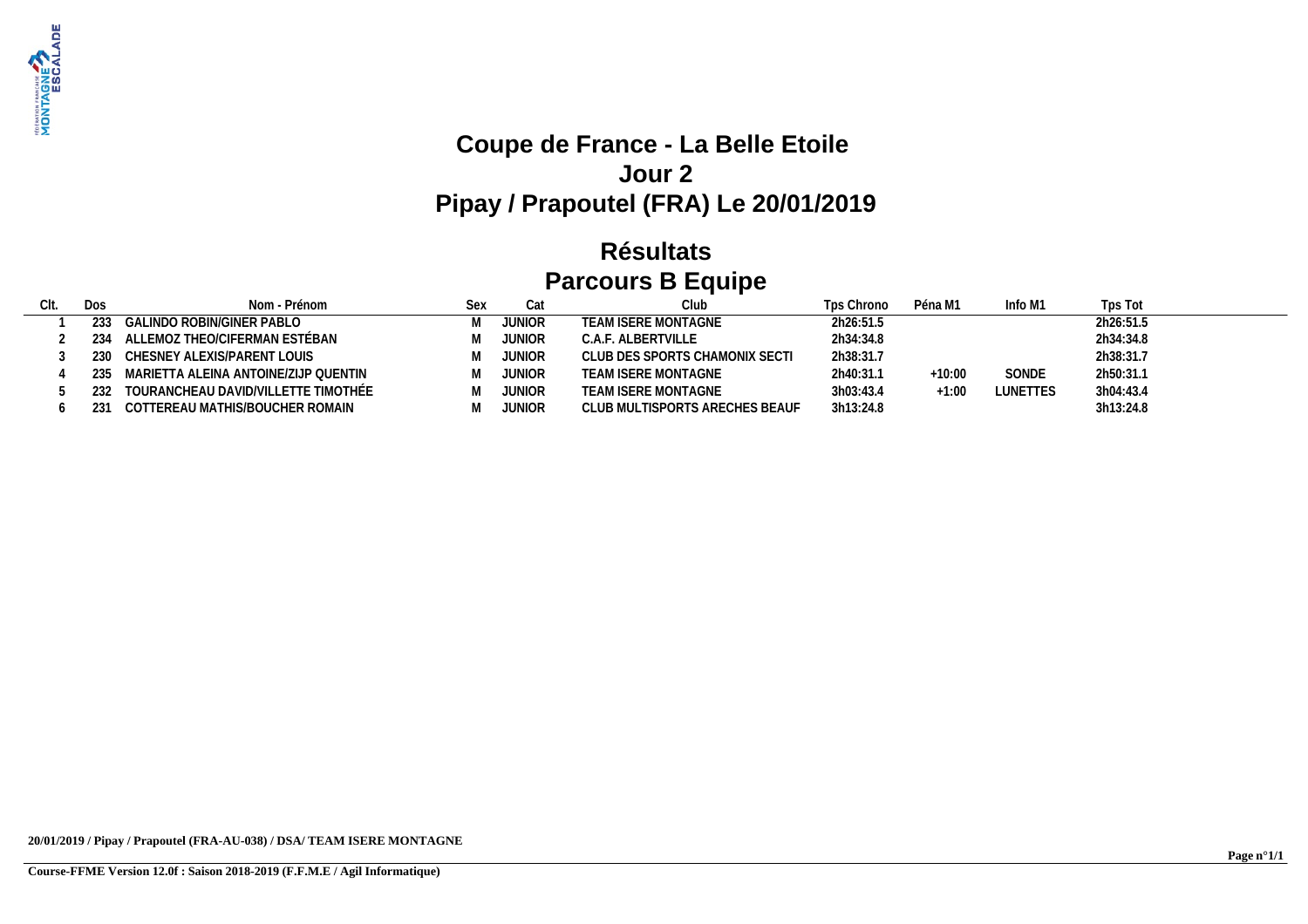

## **Résultats SCRATCH B**

| CIt.         | Dos | Nom - Prénom                         | Sex | Cat            | Club                           | Tps Chrono | Péna M1  | Info M1       | Tps Tot   |
|--------------|-----|--------------------------------------|-----|----------------|--------------------------------|------------|----------|---------------|-----------|
|              | 133 | PEREZ David                          | M   | <b>ESPOIR</b>  | TEAM ISERE MONTAGNE            | 2h20:36.4  |          |               | 2h20:36.4 |
|              | 126 | <b>BLANC Steven</b>                  | M   | <b>SENIOR</b>  | LA JARRIENNE DES CIMES MAURIEN | 2h21:28.6  |          |               | 2h21:28.6 |
| 3            | 156 | <b>SAILLET Colin</b>                 | M   | <b>SENIOR</b>  | <b>DSA</b>                     | 2h26:11.1  |          |               | 2h26:11.1 |
|              | 233 | <b>GALINDO ROBIN/GINER PABLO</b>     | M   | <b>JUNIOR</b>  | TEAM ISERE MONTAGNE            | 2h26:51.5  |          |               | 2h26:51.5 |
| 5            | 128 | <b>BRUN Julien</b>                   |     | <b>SENIOR</b>  | TEAM ALPI MERCANTOUR           | 2h28:57.8  |          |               | 2h28:57.8 |
| <sub>6</sub> | 127 | <b>ZIJP David</b>                    | M   | <b>VETERAN</b> | <b>TEAM ISERE MONTAGNE</b>     | 2h29:37.2  |          |               | 2h29:37.2 |
|              |     | <b>SCRIMGEOUR Carron</b>             |     | <b>VETERAN</b> | CLUB DES SPORTS CHAMONIX SECTI | 2h29:55.8  | $+1:00$  | <b>BONNET</b> | 2h30:55.8 |
| 8            | 129 | <b>BEDOY Loic</b>                    | M   | <b>SENIOR</b>  | MERIBEL SPORT MONTAGNE         | 2h32:58.3  |          |               | 2h32:58.3 |
|              | 234 | ALLEMOZ THEO/CIFERMAN ESTÉBAN        |     | <b>JUNIOR</b>  | C.A.F. ALBERTVILLE             | 2h34:34.8  |          |               | 2h34:34.8 |
| 10           | 154 | <b>BRADFORD Benjamin</b>             |     | <b>SENIOR</b>  | CLUB DES SPORTS CHAMONIX SECTI | 2h35:50.7  |          |               | 2h35:50.7 |
| 11           | 230 | CHESNEY ALEXIS/PARENT LOUIS          |     | <b>JUNIOR</b>  | CLUB DES SPORTS CHAMONIX SECTI | 2h38:31.7  |          |               | 2h38:31.7 |
| 12           | 181 | MAZAN Frédéri                        | M   | <b>SENIOR</b>  | LA JARRIENNE DES CIMES MAURIEN | 2h38:57.1  |          |               | 2h38:57.1 |
| 13           | 158 | <b>THIBAULT Guillaume</b>            |     | <b>SENIOR</b>  | <b>CAF Aravis</b>              | 2h43:41.5  |          |               | 2h43:41.5 |
| 14           | 169 | <b>GUILLAUME Pierre-Alain</b>        | M   | <b>SENIOR</b>  |                                | 2h45:48.7  |          |               | 2h45:48.7 |
| 15           | 146 | <b>BROUET Loic</b>                   | M   | <b>ESPOIR</b>  |                                | 2h48:17.9  |          |               | 2h48:17.9 |
| 16           | 130 | <b>DAMEVIN Baptiste</b>              | M   | <b>VETERAN</b> | LA JARRIENNE DES CIMES MAURIEN | 2h48:58.1  |          |               | 2h48:58.1 |
| 17           | 235 | MARIETTA ALEINA ANTOINE/ZIJP QUENTIN | M   | <b>JUNIOR</b>  | TEAM ISERE MONTAGNE            | 2h40:31.1  | $+10:00$ | SONDE         | 2h50:31.1 |
| 18           |     | 132 GILLET Francis                   | M   | <b>VETERAN</b> | LA JARRIENNE DES CIMES MAURIEN | 2h52:09.7  |          |               | 2h52:09.7 |
| 19           | 142 | JOYEUX-BOUILLON Arthur               | M   | <b>SENIOR</b>  | <b>DSA</b>                     | 2h56:38.5  |          |               | 2h56:38.5 |
| 20           | 168 | <b>DULAC Quentin</b>                 | M   | <b>ESPOIR</b>  | LA JARRIENNE DES CIMES MAURIEN | 2h58:20.3  |          |               | 2h58:20.3 |
| 21           | 131 | <b>DULAC Vincent</b>                 | M   | <b>VETERAN</b> | LA JARRIENNE DES CIMES MAURIEN | 2h58:20.6  |          |               | 2h58:20.6 |
| 22           | 147 | <b>BOUCHER Frederic</b>              | M   | <b>VETERAN</b> | <b>CAF Valence</b>             | 3h00:14.4  |          |               | 3h00:14.4 |
| 23           | 182 | LAFARGE Romane                       |     | <b>SENIOR</b>  | MERIBEL SPORT MONTAGNE         | 3h01:08.2  |          |               | 3h01:08.2 |
| 24           | 166 | <b>PROUST Alexandre</b>              | M   | <b>SENIOR</b>  | LA JARRIENNE DES CIMES MAURIEN | 3h02:48.0  |          |               | 3h02:48.0 |
| 25           | 141 | <b>BERTHELOT Nicolas</b>             | M   | <b>SENIOR</b>  | BELLES GRIMPES EN BELLEDONNE   | 3h03:14.6  |          |               | 3h03:14.6 |
| 26           | 170 | JEANDON Edouard                      | M   | <b>SENIOR</b>  |                                | 3h03:38.4  |          |               | 3h03:38.4 |
| 27           | 178 | <b>DUVERLIE Benoit</b>               | M   | <b>VETERAN</b> | <b>DSA</b>                     | 3h04:24.6  |          |               | 3h04:24.6 |
| 28           |     | TOURANCHEAU DAVID/VILLETTE TIMOTHÉE  |     | <b>JUNIOR</b>  | TEAM ISERE MONTAGNE            | 3h03:43.4  | $+1:00$  | LUNETTES      | 3h04:43.4 |
| 29           | 199 | MASTROTA Natalia                     |     | <b>SENIOR</b>  |                                | 3h05:25.7  |          |               | 3h05:25.7 |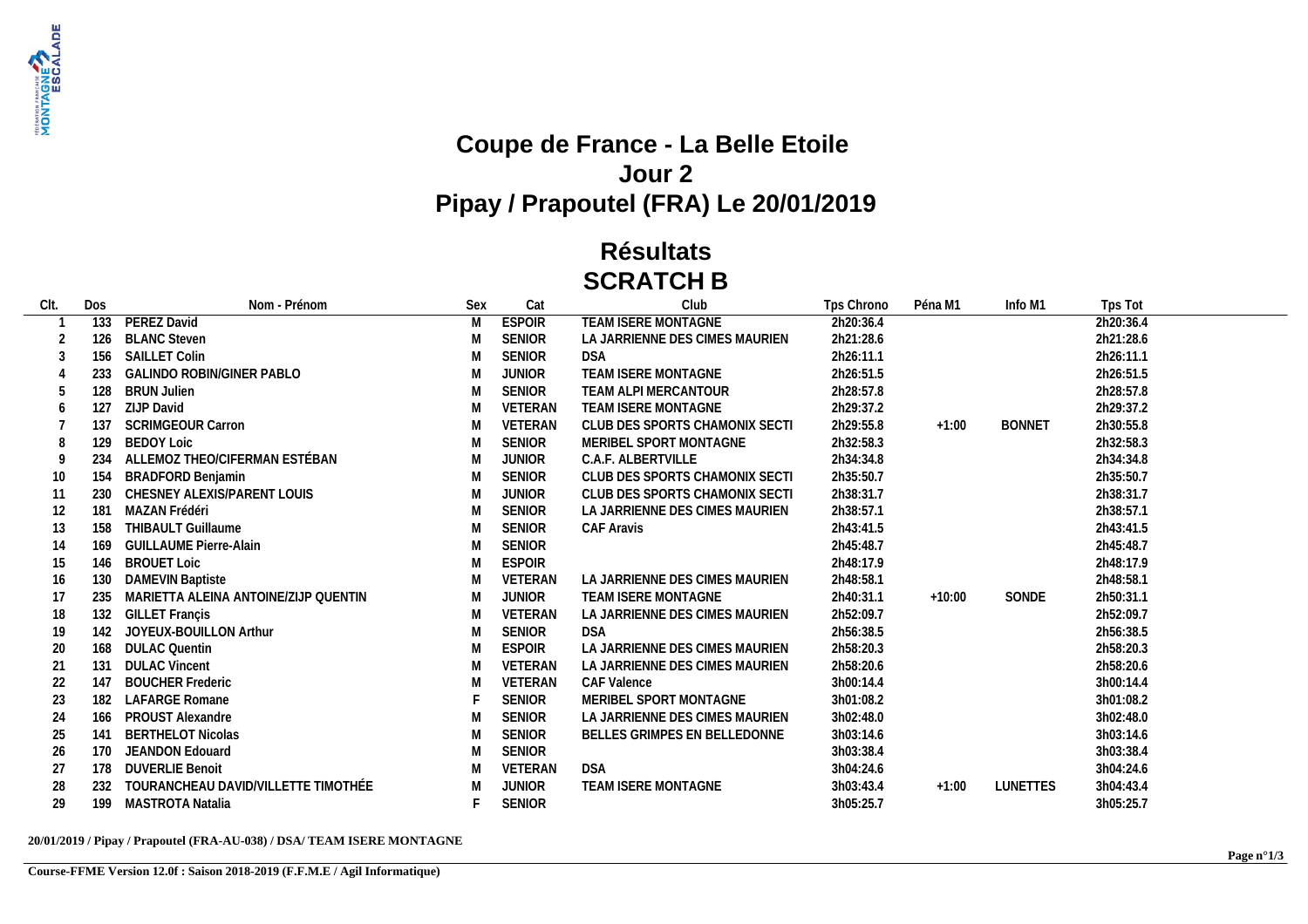| CIt. | Dos. | Nom - Prénom                    | Sex | Cat            | Club                           | Tps Chrono | Péna M1  | Info M1        | Tps Tot   |
|------|------|---------------------------------|-----|----------------|--------------------------------|------------|----------|----------------|-----------|
| 30   | 157  | PERRIER PERRERY Maxime          | M   | <b>SENIOR</b>  |                                | 3h05:32.9  |          |                | 3h05:32.9 |
| -31  |      | 163 DUCROZ Robin                | M   | <b>SENIOR</b>  |                                | 3h02:59.1  | $+3:00$  | LONGE          | 3h05:59.1 |
| 32   |      | 150 PUSSET Emmanuel             | M   | VETERAN        | LA JARRIENNE DES CIMES MAURIEN | 3h05:59.2  |          |                | 3h05:59.2 |
| 33   | 159  | AUDEBRAND David                 | M   | VETERAN        |                                | 3h07:55.8  |          |                | 3h07:55.8 |
| 34   | 164  | ROSSETTO Lionel                 | M   | <b>SENIOR</b>  | PASSY ESCALADE                 | 3h10:05.8  |          |                | 3h10:05.8 |
| 35   | 196  | JACQUELIN Noemie                | F   | <b>SENIOR</b>  | C.A.F. ALBERTVILLE             | 3h13:16.3  |          |                | 3h13:16.3 |
| 36   | 231  | COTTEREAU MATHIS/BOUCHER ROMAIN | M   | <b>JUNIOR</b>  | CLUB MULTISPORTS ARECHES BEAUF | 3h13:24.8  |          |                | 3h13:24.8 |
| 37   |      | 144 MATHEL Pierre               | M   | VETERAN        |                                | 3h06:46.6  | $+10:00$ | SONDE          | 3h16:46.6 |
| 38   |      | 188 COLLET Karine               |     | VETERAN        | TEAM ISERE MONTAGNE            | 3h20:14.9  |          |                | 3h20:14.9 |
| 39   |      | 174 MAZZOCHI Yannick            | M   | <b>SENIOR</b>  |                                | 3h26:50.8  | $+1:00$  | <b>SIFFLET</b> | 3h27:50.8 |
| 40   | 153  | PERROCHEAU Marc                 | M   | <b>SENIOR</b>  | <b>DSA</b>                     | 3h27:51.4  |          |                | 3h27:51.4 |
| 41   | 134  | <b>BONNAUD Michel</b>           | M   | VETERAN        | BELLES GRIMPES EN BELLEDONNE   | 3h28:40.4  |          |                | 3h28:40.4 |
| 42   |      | 176 UBRIG Mathieu               | M   | <b>SENIOR</b>  | Licence HORS CLUB              | 3h26:50.5  | $+3:00$  | LONGE          | 3h29:50.5 |
| 43   |      | 135 DOULET Hervé                | M   | VETERAN        | BELLES GRIMPES EN BELLEDONNE   | 3h30:18.9  |          |                | 3h30:18.9 |
| 44   |      | 184 DEBONNAIRE Stephanie        |     | <b>VETERAN</b> | MERIBEL SPORT MONTAGNE         | 3h34:25.3  |          |                | 3h34:25.3 |
| 45   |      | 139 GINER Yohann                | M   | VETERAN        |                                | 3h36:08.1  |          |                | 3h36:08.1 |
| 46   |      | 187 GUERRY Cécile               | F   | VETERAN        | CAF LA ROCHE                   | 3h36:11.5  |          |                | 3h36:11.5 |
| 47   | 155  | <b>VRIGNEAU Frederic</b>        | M   | VETERAN        | LA CORDEE DES LARMUSES         | 3h38:30.4  |          |                | 3h38:30.4 |
| 48   | 151  | <b>VINCHON Lukas</b>            | M   | <b>SENIOR</b>  |                                | 3h40:16.6  |          |                | 3h40:16.6 |
| 49   |      | 190 VINAS Marie                 |     | <b>SENIOR</b>  | TEAM ISERE MONTAGNE            | 3h30:58.8  | $+10:00$ | SONDE          | 3h40:58.8 |
| 50   |      | 171 DECROO Didier               | M   | VETERAN        | <b>DSA</b>                     | 3h39:20.2  | $+3:00$  | LONGE          | 3h42:20.2 |
| 51   |      | 145 GIRAULT Camille             | M   | <b>SENIOR</b>  |                                | 3h42:29.5  | $+1:00$  | <b>SIFFLET</b> | 3h43:29.5 |
| 52   |      | 194 FILLIARD Agnès              |     | VETERAN        |                                | 3h43:41.4  |          |                | 3h43:41.4 |
| 53   |      | 183 CUCHE Nathalie              |     | VETERAN        |                                | 3h43:45.8  |          |                | 3h43:45.8 |
| 54   |      | 175 GERARD Stanislas            | M   | VETERAN        |                                | 3h44:30.0  |          |                | 3h44:30.0 |
| 55   | 180  | <b>GALIEGUE Adrien</b>          | M   | <b>SENIOR</b>  | <b>DSA</b>                     | 3h45:08.8  |          |                | 3h45:08.8 |
| 56   |      | 143 CHABAUD François            | M   | VETERAN        |                                | 3h51:30.2  |          |                | 3h51:30.2 |
| 57   |      | 179 CUOQ Patrice                | M   | <b>SENIOR</b>  |                                | 3h53:49.4  |          |                | 3h53:49.4 |
| 58   |      | 149 CHAPUIS Didier              | M   | VETERAN        | <b>SILEX</b>                   | 3h53:55.3  | $+3:00$  | LONGE          | 3h56:55.3 |
| 59   |      | 136 GUIBERT Julien              | M   | VETERAN        | BELLES GRIMPES EN BELLEDONNE   | 3h56:56.7  |          |                | 3h56:56.7 |
| 60   |      | 197 GALINDO Amandine            |     | <b>SENIOR</b>  | Licence HORS CLUB              | 3h56:59.7  |          |                | 3h56:59.7 |
| -61  |      | 161 TAUTY Nicolas               | M   | SENIOR         | Licence HORS CLUB              | 3h57:02.0  |          |                | 3h57:02.0 |
| 62   |      | 191 CATTOEN Julia               | F   | <b>SENIOR</b>  | ESCALADE CLUB DE L'ISERE       | 3h59:51.1  |          |                | 3h59:51.1 |
| 63   |      | 192 COLOMBIER Tamara            | F   | <b>SENIOR</b>  | GROUPEMENT DE SOLIDARITE DU PE | 4h02:50.3  |          |                | 4h02:50.3 |
| 64   |      | 140 VEITH Arthur                | M   | <b>SENIOR</b>  |                                | 4h07:25.8  |          |                | 4h07:25.8 |
| 65   | 138  | <b>BARBANCON Laurent</b>        | M   | VETERAN        |                                | 4h11:41.8  |          |                | 4h11:41.8 |
| 66   |      | 198 BAUDINO Céline              |     | VETERAN        |                                | 4h17:04.8  |          |                | 4h17:04.8 |
| 67   | 185  | <b>VONARX Fabienne</b>          |     | VETERAN        | AMICALE LAIQUE ECHIROLLES      | 4h19:08.4  |          |                | 4h19:08.4 |
| 68   |      | 177 LAVIGNE Richard             | M   | VETERAN        |                                | 4h20:04.8  |          |                | 4h20:04.8 |
|      |      |                                 |     |                |                                |            |          |                |           |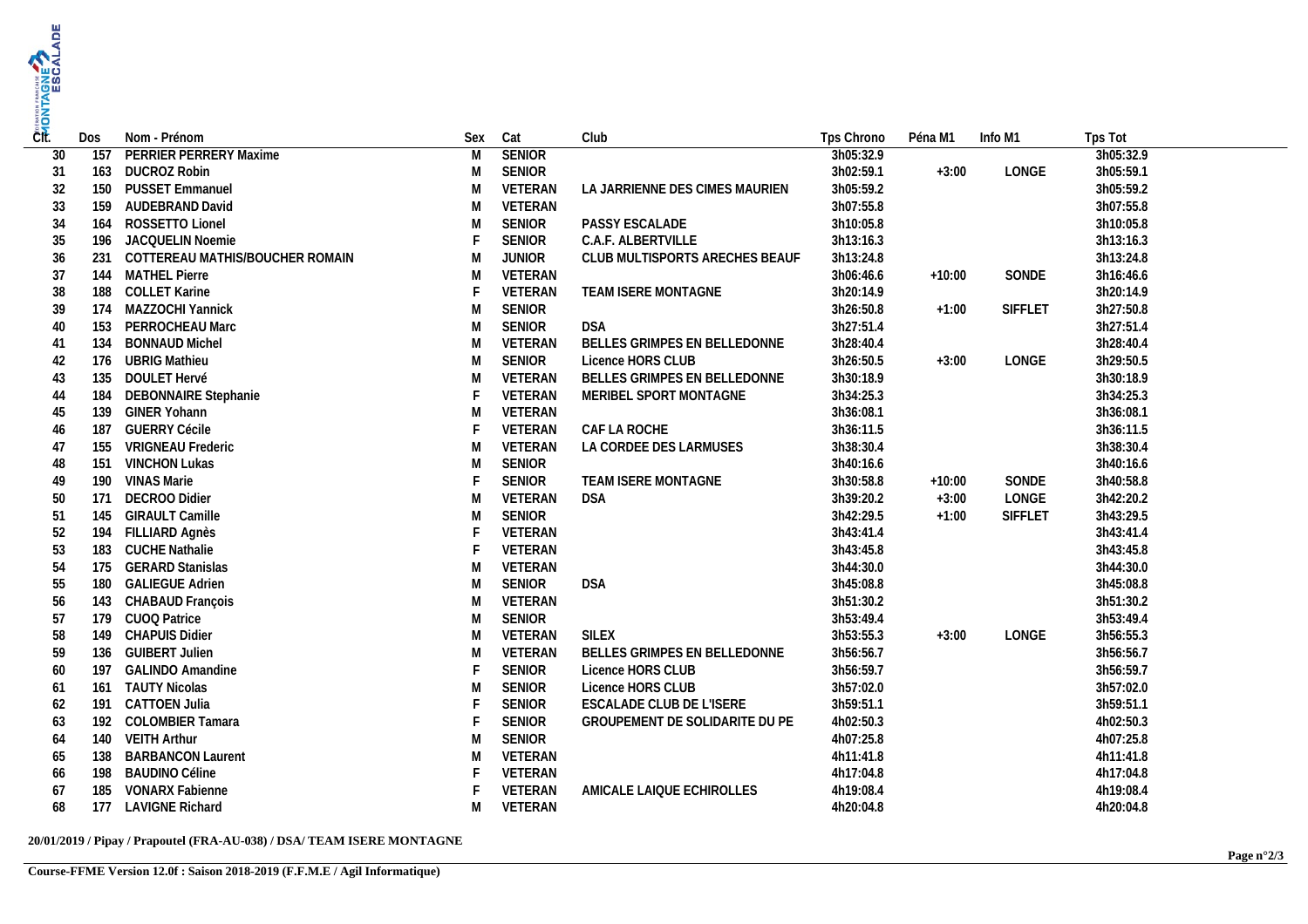

| ČÍt. | <b>Dos</b> | Nom - Prénom              | Sex | Cat           | Club                           | Tps Chrono | Péna M1 | Info M1            | Tps Tot   |
|------|------------|---------------------------|-----|---------------|--------------------------------|------------|---------|--------------------|-----------|
| 69   |            | 165 RULH Christophe       | M   | VETERAN       |                                | 4h20:05.5  |         |                    | 4h20:05.5 |
| 70   |            | 193 SENFT Michaela        |     | VETERAN       |                                | 4h27:42.6  |         |                    | 4h27:42.6 |
| 71   |            | 189 OUDOT Nadia           |     | <b>SENIOR</b> |                                | 4h27:44.4  |         |                    | 4h27:44.4 |
| 72   |            | 186 KISSEL Claire         |     | <b>SENIOR</b> | C.A.F. HAUT CHABLAIS MORZINE   | 4h37:24.5  |         |                    | 4h37:24.5 |
| 73   |            | 195 BRAMAS Valérie        |     | VETERAN       |                                | 4h39:29.5  |         |                    | 4h39:29.5 |
|      |            | 162 MARTIN Gauthier       | M   | SENIOR        | CAF ALBERTVILLE                | Abd        |         |                    | Abd       |
|      |            | 160 GRIMAULT Fabian       | M   | VETERAN       | CLUB DES SPORTS CHAMONIX SECTI | Abd        |         |                    | Abd       |
|      |            | 152 THIEL Jérôme          | M   | VETERAN       |                                | Νt         |         |                    | Nt        |
|      |            | 173 CABRIERES Jean-Marie  | M   | SENIOR        |                                | Νt         |         | +33:00 CRAMP LONGE | Nt        |
|      |            | 172 DRANSART Christian    | M   | VETERAN       |                                | Νt         |         |                    | Nt        |
|      |            | 148 REMESY LAURENT Daniel |     | VETERAN       |                                | Nt         |         |                    | Nt        |
|      | 167.       | <b>JACONY Maxime</b>      |     | <b>SENIOR</b> |                                | Νt         |         |                    | Nt        |
|      |            |                           |     |               |                                |            |         |                    |           |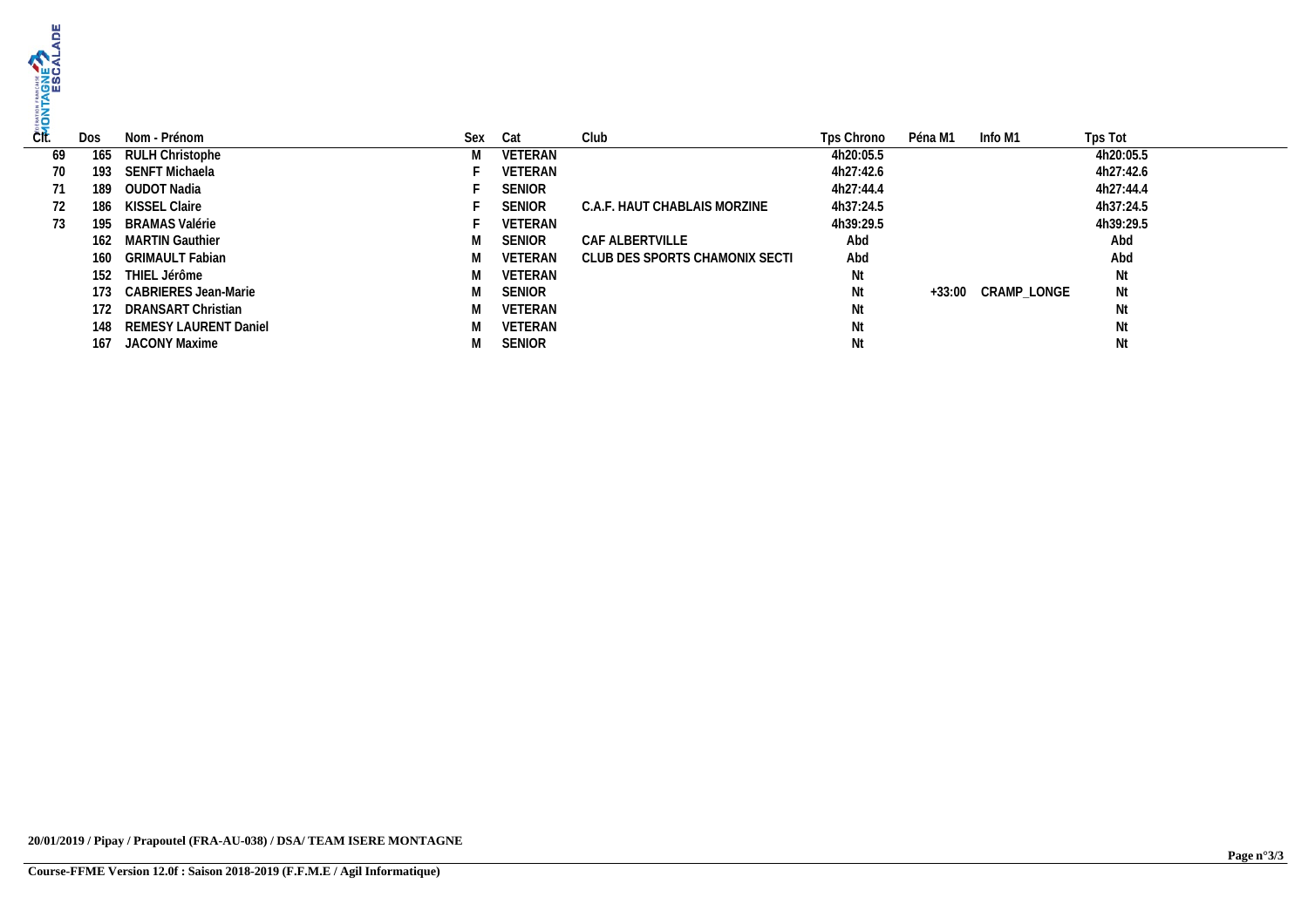

#### **Résultats Résultats Dames**

| Clt. | Dos              | Nom - Prénom                         | Sex | Cat           | Club                           | Tps Chrono | Péna M1  | Info M1  | Tps Tot   |  |
|------|------------------|--------------------------------------|-----|---------------|--------------------------------|------------|----------|----------|-----------|--|
|      | 107              | KILCHENMANN CAROLINE/WARIDEL CORINNE |     | <b>SENIOR</b> |                                | 4h04:56.2  |          |          | 7h53:28.1 |  |
|      | 101              | LAUGA ALICE/MARTINEZ LULA            |     | <b>SENIOR</b> | CAF ALBERTVILLE                | 4h01:47.9  | +3:00    | LONGE    | 8h00:38.2 |  |
|      | 102 <sub>1</sub> | BAUDIN LUCIE/BRUSSOZ SONIA           |     | <b>SENIOR</b> |                                | 4h14:43.8  |          |          | 8h18:04.7 |  |
|      |                  | 106 TERRETTAZ ANAÏS/VITO SÉGOLÈNE    |     | <b>SENIOR</b> | MERIBEL SPORT MONTAGNE         | 4h23:24.8  |          |          | 8h29:24.6 |  |
|      | 100.             | GRANDJEAN NOEMIE/LACORDAIRE LUCIE    |     | <b>SENIOR</b> | CAF ALBERTVILLE                | 4h27:25.5  | $+10:00$ | SONDE NC | 8h45:12.7 |  |
|      | 105              | CANOVA LAURE/KONIOR MAZAN AGNIESZKA  |     | <b>SENIOR</b> | CAF ALBERTVILLE                | 4h32:52.0  | $+3:00$  | LONGE    | 9h02:43.0 |  |
|      | 103.             | GABEREL IVANA/VENDRAMI DANIELA       |     | <b>SENIOR</b> | CLUB DES SPORTS CHAMONIX SECTI | 5h03:34.8  |          |          | 9h56:17.0 |  |
|      | 104              | JOSSERAND CINDY/LACREVAZ JULIE       |     | <b>SENIOR</b> | MERIBEL SPORT MONTAGNE         | 5h19:00.0  |          |          | Abd       |  |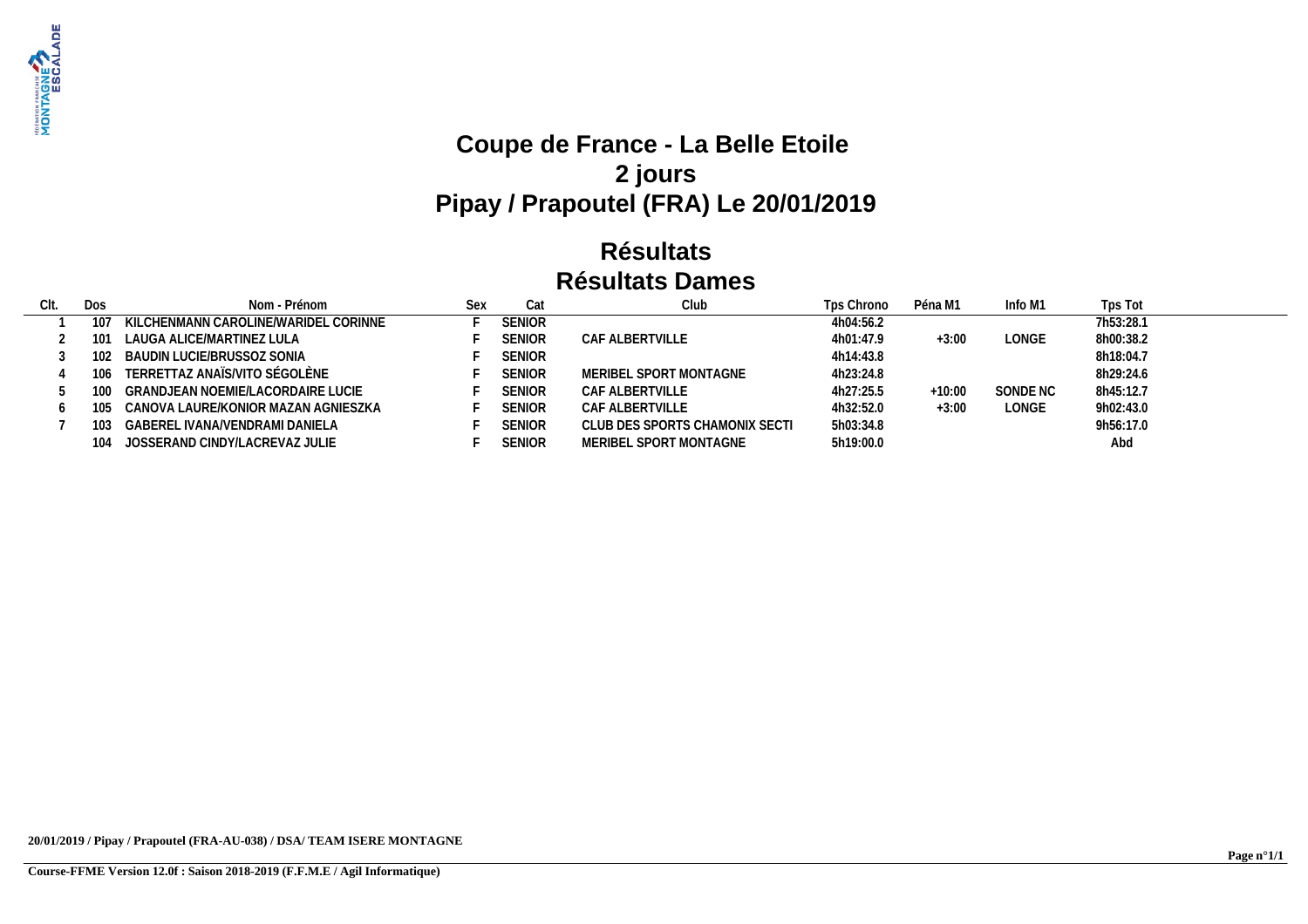

#### **Résultats Résultats Mixtes**

| Clt. | Dos  | Nom - Prénom                              | Sex | Cat            | Club                           | Tps Chrono | Péna M1 | Info M1           | Tps Tot   |  |
|------|------|-------------------------------------------|-----|----------------|--------------------------------|------------|---------|-------------------|-----------|--|
|      | 118. | CAVALLI PAOLA/MULLER JAN                  |     | VETERAN        |                                | 3h29:17.6  |         |                   | 6h51:43.6 |  |
|      |      | 110 HUGO REINHOLD/ROUSSET MÉLANIE         |     | VETERAN        | CLUB MULTISPORTS ARECHES BEAUF | 3h39:04.9  |         |                   | 7h07:46.5 |  |
|      | 111  | GRYZKA CLOÉ/PICHOL THIEVEND FABIEN        |     | <b>SENIOR</b>  | CAF BRIANCON/CLUB MULTISPORTS  | 3h41:48.4  |         |                   | 7h21:52.8 |  |
|      |      | 117 MARTIN CÉLINE/TALOUD JEAN-FRANÇOIS    |     | VETERAN        | .<br>DSA                       | 4h03:44.6  |         |                   | 8h01:46.5 |  |
|      | 112. | MAGISSON NICOLAS/MAGISSON DIXANDRA        |     | <b>SENIOR</b>  | CAF ALBERTVILLE                | 4h16:36.4  |         | +4:00 ELAST ECART | 8h18:07.6 |  |
|      |      | 114 NOSEDA ANDRÉA/VALSECCHI STEFANIA      |     | VETERAN        |                                | 4h25:15.0  |         | +7:00 ELAST ECART | 8h47:16.1 |  |
|      |      | 115 COLMARD JEAN-LOUIS/PATTEIN LAURENCE   |     | <b>VETERAN</b> | <b>DSA</b>                     | 4h46:29.5  |         |                   | 9h11:47.2 |  |
| 8    |      | 113 BOUJENAH SÉBASTIEN/BUONO MICHEL CLARA |     | <b>SENIOR</b>  | CAF BUECH DEVOLUY              | 5h00:16.7  |         |                   | 9h27:14.1 |  |
|      |      | 116 LECHERE JOACHIM/LECHERE FLORENCE      |     | <b>VETERAN</b> |                                | Abd        |         |                   | Abd       |  |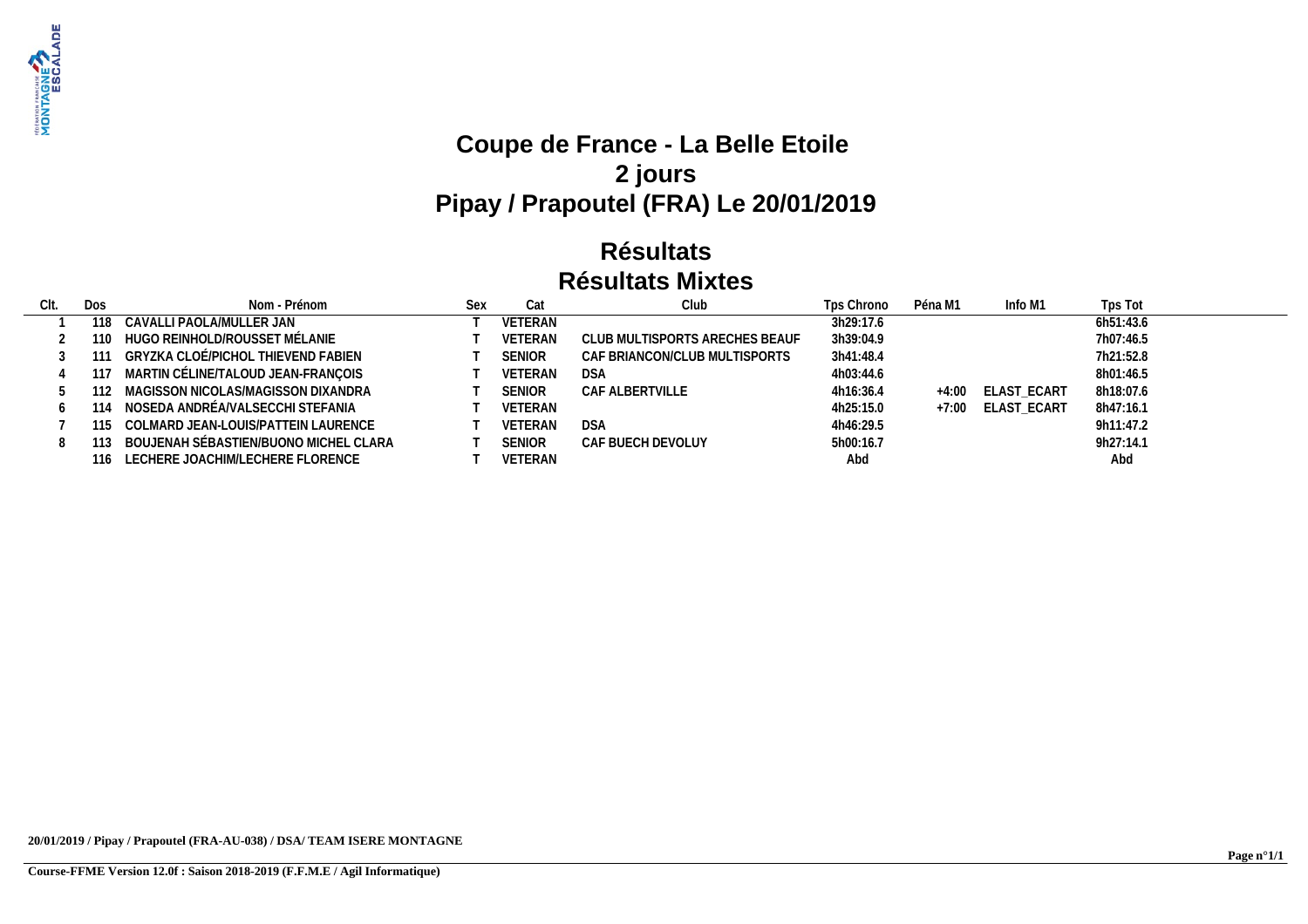

#### **Résultats résultats Hommes**

| CIt. | Dos | Nom - Prénom                              | Sex | Cat           | Club                                 | Tps Chrono | Péna M1  | Info M1           | Tps Tot   |
|------|-----|-------------------------------------------|-----|---------------|--------------------------------------|------------|----------|-------------------|-----------|
|      |     | MICHELON JULIEN/POMMERET LUDOVIC          | M   | <b>SENIOR</b> | C.A.F. GAP/LA JARRIENNE DES CI       | 2h35:56.2  |          |                   | 5h12:37.0 |
|      |     | FRISON ROCHE CARL/SAUTEL FLORIAN          | M   | <b>SENIOR</b> | CLUB MULTISPORTS ARECHES BEAUF       | 2h41:13.8  |          |                   | 5h19:08.7 |
|      |     | BOCHET EMILIEN/ROCHAIX LEO                | M   | <b>SENIOR</b> | CLUB MULTISPORTS ARECHES BEAUF       | 2h40:41.1  |          |                   | 5h25:15.9 |
|      |     | PERRIN FREDERIC/PINEL FLORIAN             | M   | <b>SENIOR</b> | C.A.F. ALBERTVILLE                   | 2h45:18.1  |          |                   | 5h37:35.2 |
|      |     | BLANC ARTHUR/ZANAROLI ANTOINE             | M   | <b>SENIOR</b> | CLUB MULTISPORTS ARECHES BEAUF       | 2h48:25.5  |          |                   | 5h46:33.7 |
| 6    |     | BOMBARDO GREGORY/LORET JÉRÉMY             | M   | <b>SENIOR</b> | PYRENEES CATALANES SKI-ALPINIS       | 2h58:03.2  |          |                   | 5h51:00.2 |
|      |     | GUILLOTEAU JÉRÉMY/NOEBES TOURRES VALENTIN | M   | <b>SENIOR</b> | BELLES GRIMPES EN BELLEDONNE         | 2h56:03.8  |          |                   | 5h52:47.6 |
|      | 47  | BARBEROUX ALEXANDRE/THEVIN LOIC           | M   | SENIOR        | CAF BUECH DEVOLUY/SAINT LARY A       | 3h00:55.6  |          |                   | 5h59:31.9 |
|      |     | <b>BOUZON LIONEL/PONCET DAVID</b>         | M   | VETERAN       | BELLES GRIMPES EN BELLEDONNE         | 3h05:36.9  |          |                   | 6h06:01.4 |
| 10   |     | 15 CHENAL RAPHAEL/PELLICIER HUGO          | M   | <b>SENIOR</b> | ETOILE SPORTIVE DU CORMET            | 3h04:15.4  |          |                   | 6h10:13.1 |
| 11   |     | ASSERQUET FRANCK/JUMERE WILFRID           | M   | VETERAN       | SKI CLUB CAMPAN TOURMALET            | 3h09:06.8  |          |                   | 6h10:56.2 |
| 12   | 61  | <b>BUISSON MARC/CHAIX VALERY</b>          | M   | VETERAN       | CAF CHAMBERY/CAF MAURIENNE           | 3h05:15.1  |          |                   | 6h17:34.2 |
| 13   | 80  | COTTARD FRANÇOIS/GIGNOUX CYRIL            | M   | <b>SENIOR</b> | <b>CAF CHAMBERY</b>                  | 3h13:26.1  |          |                   | 6h17:52.7 |
| 14   | 84  | LE BAHER SAMUEL/YVART SÉBASTIEN           | M   | VETERAN       | BELLES GRIMPES EN BELLEDONNE         | 3h11:55.3  |          |                   | 6h26:51.0 |
| 15   | 43  | GAILLARD JEREMIE/LIOTARD ALEXANDRE        | M   | <b>SENIOR</b> | CAF ALBERTVILLE                      | 3h17:46.8  |          |                   | 6h28:31.5 |
| 16   | 27  | GAUDRY LOIC/VIOUD JÉRÔME                  | M   | VETERAN       | BELLES GRIMPES EN BELLEDONNE         | 3h20:08.0  |          |                   | 6h34:22.5 |
| 17   | 44  | CHAVANNE JORIS/PISTONO NICOLAS            | M   | <b>SENIOR</b> | CAF LEMAN                            | 3h09:16.0  |          |                   | 6h39:28.6 |
| 18   |     | KUNZE MARC/MOTTAZ VALENTIN                | M   | <b>SENIOR</b> |                                      | 3h21:38.5  | $+6:00$  | LONGESX2          | 6h39:51.9 |
| 19   | 58  | ALLAIN THOMAS/PERRIN GANIER NEÏLO         | M   | <b>ESPOIR</b> | MERIBEL SPORT MONTAGNE               | 3h23:26.2  |          |                   | 6h40:52.2 |
| 20   |     | CLAUSS RÉGIS/POLI FRANCESCO               | M   | <b>SENIOR</b> | CLUB DES SPORTS CHAMONIX SECTI       | 3h20:58.5  |          | +4:00 LONGE ECART | 6h44:22.2 |
| 21   | 29  | BERTHOD FRANCOIS/GAY PERRET LAURENT       | M   | <b>SENIOR</b> | PRAZ- DE-LYS SOMMAND SKI-ALPIN       | 3h22:37.4  |          |                   | 6h45:57.4 |
| 22   | 89  | <b>GACHET FLORIMOND/ROUX FABIEN</b>       | M   | VETERAN       | CLUB MULTISPORTS ARECHES BEAUF       | 3h16:51.0  |          |                   | 6h47:01.5 |
| 23   | 69  | BUCHS VINCENT/DIMITRIOU ALEXANDRE         | M   | <b>SENIOR</b> |                                      | 3h29:41.7  | $+1:00$  | ECART             | 6h49:18.0 |
| 24   | -81 | DELETOMBE BAPTISTE/SECHAUD GUILLAUME      | M   | <b>SENIOR</b> | BELLES GRIMPES EN BELLEDONNE         | 3h27:52.7  |          |                   | 6h49:21.9 |
| 25   | 83  | HERBIN NICOLAS/JACQUARD PASCAL            | M   | VETERAN       | <b>BAUGES MONTAGNE SPORTS/caffav</b> | 3h29:09.8  |          |                   | 6h49:36.6 |
| 26   | 92  | BOULANGER THOMAS/TERIBAT FABIEN           | M   | <b>SENIOR</b> | MONTAGNE CLUB VESUBIEN ITGA          | 3h26:15.2  | $+10:00$ | SONDE NC          | 6h54:43.6 |
| 27   | 79  | GALLAY ARNAUD/POLLET VILLARD THIBAULT     | M   | <b>SENIOR</b> | CLUB DES SPORTS LA CLUSAZ            | 3h03:50.4  | $+30:00$ | <b>CRAMPONS</b>   | 6h54:45.8 |
| 28   | 21  | DEGRENELLE QUENTIN/MARTINEZ JACQUES       | M   | <b>ESPOIR</b> |                                      | 3h32:49.5  |          |                   | 6h55:20.8 |
| 29   |     | 17 CUSIN FRANCOIS/NEGRO SÉBASTIEN         | M   | <b>SENIOR</b> |                                      | 3h33:53.5  |          |                   | 6h56:49.1 |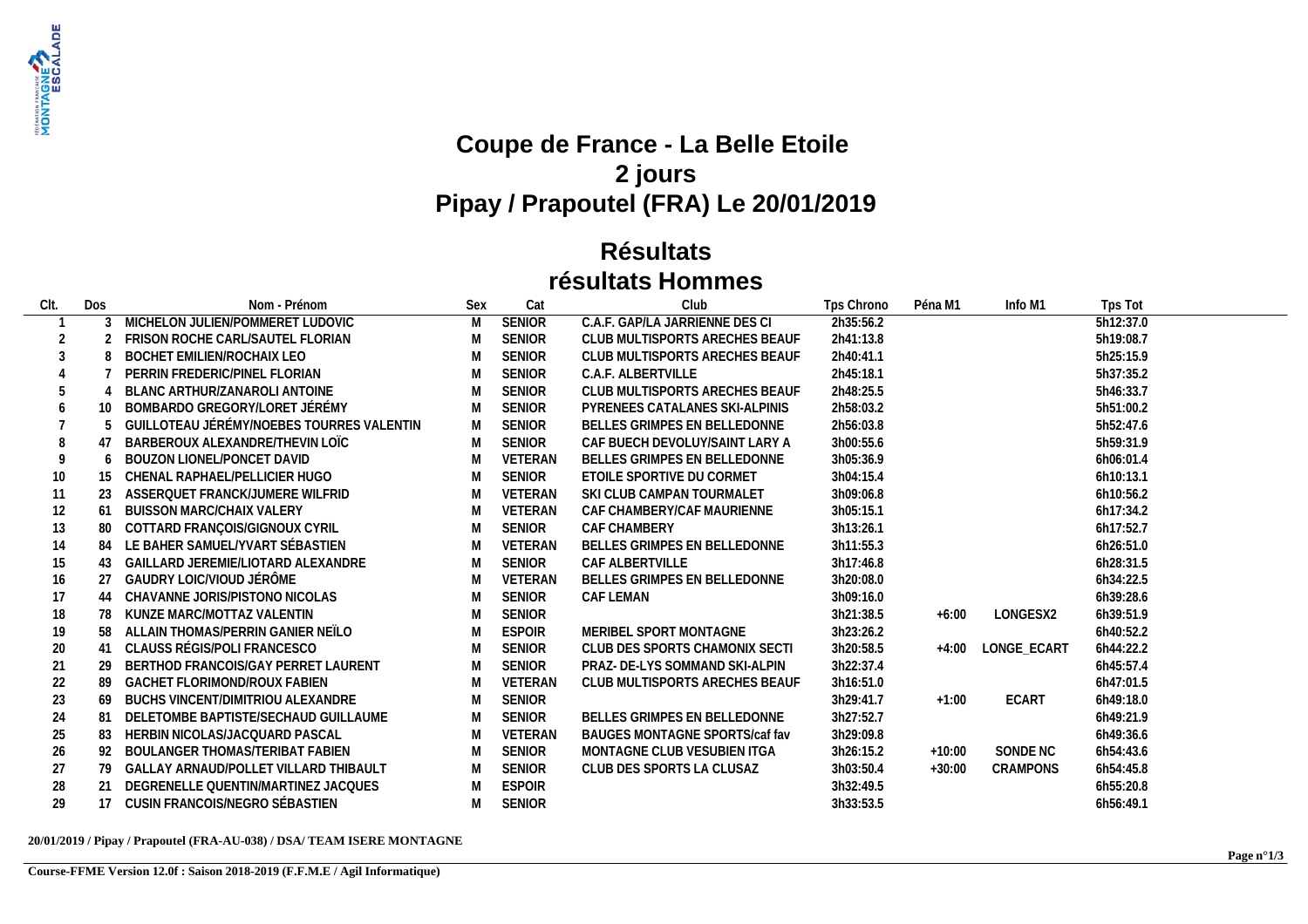| ČÍt.   | <b>Dos</b> | Nom - Prénom                                   | Sex            | Cat           | Club                           | Tps Chrono | Péna M1  | Info M1  | Tps Tot   |
|--------|------------|------------------------------------------------|----------------|---------------|--------------------------------|------------|----------|----------|-----------|
| 30     |            | 75 CHABERT STÉPHEN/THIBIAS KARL                | $\overline{M}$ | <b>SENIOR</b> | C.S.A. 27ème B.C.A. Montagne E | 3h35:42.3  |          |          | 6h57:05.5 |
| 31     | 11         | JEAN AUBIN/MONIER QUENTIN                      | M              | <b>SENIOR</b> | ASSOCIATION SKI MONTAGNE       | 3h37:51.2  |          |          | 6h57:32.3 |
| 32     |            | 18 COSTAMAGNA CRISTIANO/IAVELLI GIANLUCA       | M              | SENIOR        |                                | 3h33:15.8  |          |          | 6h58:09.0 |
| 33     |            | 60 D AGOSTINO KÉVIN/SERASSET AURÉLIEN          | M              | SENIOR        |                                | 3h31:06.9  |          |          | 7h00:01.5 |
| 34     | 42         | BERTAGNOLO VALENTIN/BERTAGNOLO LUDOVIC         | M              | <b>SENIOR</b> | CAF ALBERTVILLE                | 3h31:39.4  |          |          | 7h00:56.9 |
| $35\,$ | 55         | DELATTRE BENJAMIN/ROQUEBRUN ADRIEN             | M              | <b>SENIOR</b> |                                | 3h36:30.3  |          |          | 7h02:21.3 |
| 36     |            | 50 FROMAGET PIERRE/PEPIN JEROME                | M              | SENIOR        | BELLES GRIMPES EN BELLEDONNE   | 3h36:15.8  |          |          | 7h05:23.4 |
| 37     |            | 48 HENRI SÉBASTIEN/MONCANY JONATHAN            | M              | <b>SENIOR</b> | TEAM ECRINS HAUTES ALPES       | 3h38:00.6  |          |          | 7h08:22.5 |
| 38     |            | 63 BERNIER MICH/SCOGNAMILLO STEPHANE           | M              | VETERAN       | TEAM ISERE MONTAGNE            | 3h39:21.7  |          |          | 7h10:34.2 |
| 39     |            | 25 BURETTE PAUL/FLORES GARCIA JÉRÉMIE          | M              | <b>SENIOR</b> |                                | 3h42:49.4  |          |          | 7h11:26.2 |
| 40     |            | 45 MIARD JULIEN/PUECH GHYSLAIN                 | M              | <b>SENIOR</b> |                                | 3h34:47.5  |          |          | 7h14:05.0 |
| 41     |            | 86 BETRISEY MATHIAS/HARTMANN NICOLAS           | M              | <b>SENIOR</b> |                                | 3h33:28.9  | $+6:00$  | LONGESX2 | 7h14:19.1 |
| 42     |            | 72 CATTIER CHRISTOPHE/EYMARD SÉBASTIEN         | M              | VETERAN       | GIERES ESCALADE/DSA            | 3h36:54.2  | $+10:00$ | SONDE NC | 7h15:08.9 |
| 43     |            | 66 CONSTANT FREDERIC/PELONG BRUNO              | M              | VETERAN       | CAF ALBERTVILLE                | 3h46:05.8  | $+10:00$ | SONDE NC | 7h20:48.4 |
| 44     |            | 20 MOUGIN STÉPHANE/RENAUD CHRISTOPHE           | M              | VETERAN       | DSA/TEAM ISERE MONTAGNE        | 3h39:29.2  |          |          | 7h22:28.3 |
| 45     |            | 64 ARNAUD ANTHONY/KISEL MATTHIEU               | M              | <b>SENIOR</b> | BELLES GRIMPES EN BELLEDONNE   | 3h46:54.5  |          |          | 7h22:35.4 |
| 46     |            | 26 ENCRENAZ BAPTISTE/GOSSELIN JEFF             | M              | <b>SENIOR</b> | CLUB MULTISPORTS ARECHES BEAUF | 3h38:58.8  | $+10:00$ | SONDE NC | 7h24:20.3 |
| 47     |            | 82 LECLERE FREDDY/TOMAS VERA ALPHONSE          | M              | VETERAN       | TEAM ISERE MONTAGNE            | 3h48:38.2  |          |          | 7h29:42.2 |
| 48     |            | 14 MATHIEU AURÉLIEN/QUILLERY ARNAUD            | M              | <b>SENIOR</b> | <b>DSA</b>                     | 3h57:40.8  |          |          | 7h37:03.2 |
| 49     |            | 16 MOUCHART MATTHIAS/MOUCHART THIBAULT         | M              | SENIOR        |                                | 3h44:54.2  |          |          | 7h38:28.2 |
| 50     | 85         | BOISTE SÉBASTIEN/CLARET CYRILLE                | M              | VETERAN       | MERIBEL SPORT MONTAGNE         | 3h55:01.3  |          |          | 7h42:36.1 |
| 51     | 31         | DESCHAMPS LOIC/LEJOSNE PIERRE                  | M              | <b>SENIOR</b> | C.A.F. FAVERGES COMP           | 4h04:20.2  |          |          | 7h43:09.5 |
| 52     |            | 22 BESSON RICHARD/MEYNET PHILIPPE              | M              | VETERAN       |                                | 3h56:16.3  |          |          | 7h43:56.6 |
| 53     |            | 51 COHADON FABIEN/DHONNEUR SYLVAIN             | M              | SENIOR        |                                | 4h05:05.0  |          |          | 7h47:10.9 |
| 54     |            | 70 PELTIER FABIEN/SIGALAS OLIVIER              | M              | VETERAN       | <b>DSA/CAF ALBERTVILLE</b>     | 3h58:41.9  |          |          | 7h50:23.3 |
| 55     |            | 40 BIDOLI RÉMI/BLOCIER ERWAN                   | M              | <b>SENIOR</b> | BELLES GRIMPES EN BELLEDONNE   | 4h02:39.4  |          |          | 7h51:56.1 |
| 56     |            | 74 ALEXANDRE BÉRENGER/LEJEUNE SÉBASTIEN        | M              | SENIOR        | SECTION MONTAGNE SALOMON       | 3h56:31.6  | $+10:00$ | SONDE NC | 7h52:02.8 |
| 57     |            | 19 GAY ROMAIN/CHATELAIN-CADET BRICE            | M              | <b>SENIOR</b> | MERIBEL SPORT MONTAGNE         | 3h48:01.8  | $+10:00$ | SONDE NC | 7h52:28.6 |
| 58     |            | 73 ANTELME OLIVIER/CAVAZZANA CHRISTOPHE        | M              | SENIOR        | CLUB DES SPORTS DE TIGNES      | 3h55:31.2  |          |          | 7h53:04.7 |
| 59     |            | 36 BROUSSE PIERRE-HENRY/BUISSON VINCENT        | M              | <b>SENIOR</b> | TEAM ISERE MONTAGNE            | 3h57:19.3  | $+10:00$ | SONDE NC | 7h53:23.9 |
| 60     |            | 62 ALLAMANNO WILLIAM/PROUST CHRISTOPHER        | M              | VETERAN       | LA JARRIENNE DES CIMES MAURIEN | 4h01:23.3  |          |          | 7h55:58.0 |
| 61     | 34         | HERAND OLIVIER/RIOU FRANCOIS                   | M              | SENIOR        | TEAM ALPI MERCANTOUR           | 3h36:11.4  | $+30:00$ | LONGE_NC | 7h57:25.0 |
| 62     | 91         | BERCHET DAMIEN/PARENTHOUX NICOLAS              | M              | SENIOR        | PRAZ- DE-LYS SOMMAND SKI-ALPIN | 4h02:57.5  |          |          | 8h04:53.8 |
| 63     |            | 12 AUBONNET CHRISTOPHE/PLACAIS FRANÇOIS XAVIER | M              | SENIOR        | CAF CHAMBERY                   | 4h13:22.8  |          |          | 8h06:38.7 |
| 64     |            | 76 DOMENGET GUILLAUME/GURRET LIONEL            | M              | SENIOR        | GIERES ESCALADE/MERIBEL SPORT  | 4h03:11.7  | $+10:00$ | SONDE NC | 8h08:45.5 |
| 65     |            | 49 BASTARD JACQUES/COSTA DIDIER                | M              | VETERAN       | PRAZ- DE-LYS SOMMAND SKI-ALPIN | 4h04:53.2  |          |          | 8h10:01.7 |
| 66     |            | 33 ALFERO FLAVIEN/BELLO JEREMIE                | M              | <b>SENIOR</b> | CLUB D'ESCALADE DE LA VALLEE D | 4h11:52.5  | $+10:00$ | SONDE NC | 8h13:07.2 |
| 67     | 77         | ERENA DANI/SERRAINAT JEP                       | M              | <b>SENIOR</b> |                                | 4h05:39.1  | $+6:00$  | LONGEX2  | 8h18:07.0 |
| 68     |            | 28 BLANES JEREMY/LEMERCIER ERWAN               | M              | SENIOR        |                                | 4h19:03.6  |          |          | 8h21:11.1 |
|        |            |                                                |                |               |                                |            |          |          |           |